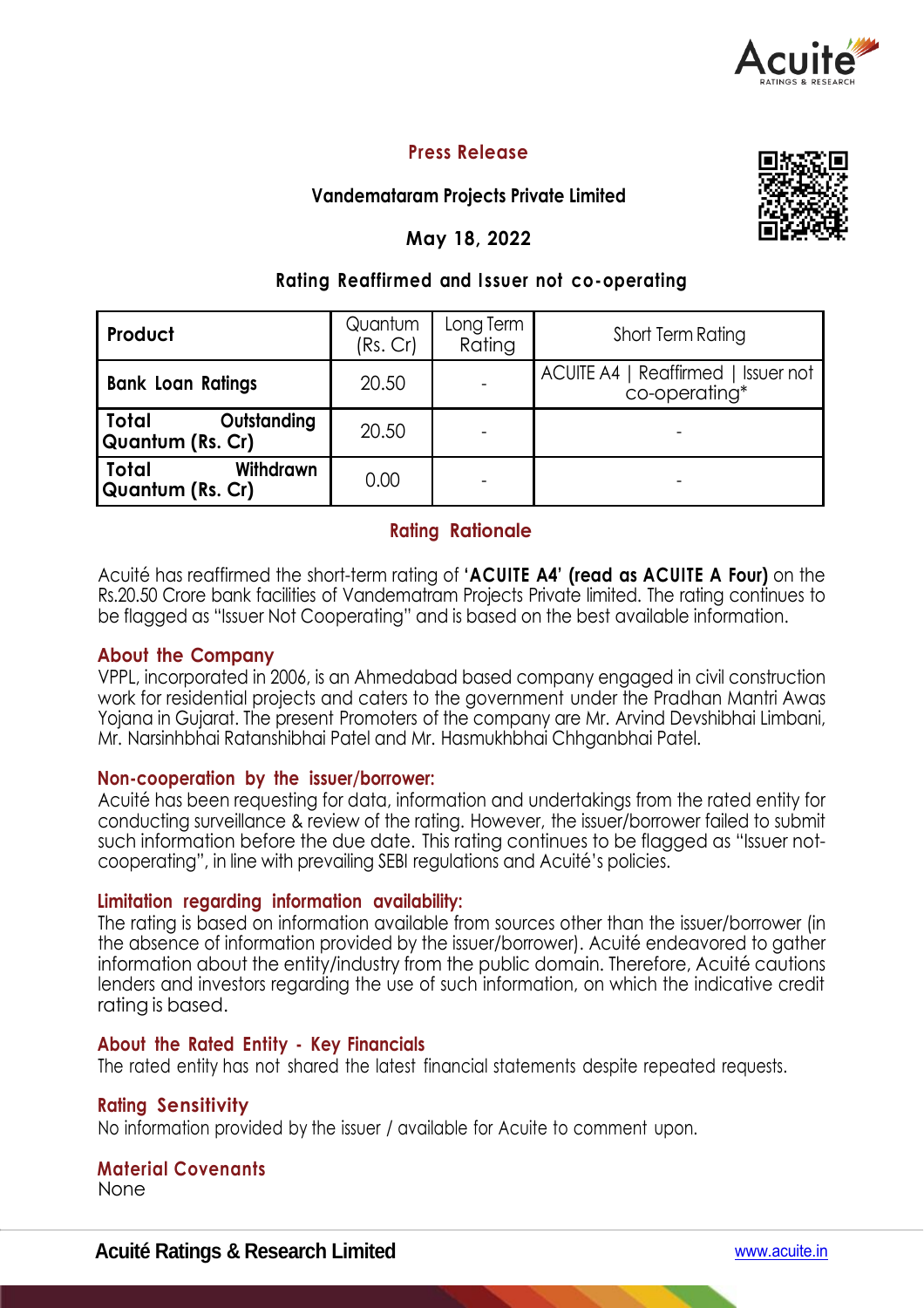## **Liquidity Position**

No information provided by the issuer / available for Acuite to comment upon.

### **Outlook**

Not Applicable

## **Status of non-cooperation with previous CRA**

Crisil, vide its press release dated October 14, 2021 had denoted the short term rating as 'CRISIL A4 (ISSUER NOT COOPERATING\*)' on account of lack of adequate information required for monitoring of ratings. The earlier rating, however, stood at 'CRISIL A4 (ISSUER NOT COOPERATING' vide its press release dated July 27, 2020.

### **Any other information**

Acuité is yet to receive the latest No Default Statement (NDS) from the rated entity, despite repeated requests and follow-ups

#### **Applicable Criteria**

- Infrastructure Sector: https://www.acuite.in/view-rating-criteria-51.htm
- Default Recognition: https://www.acuite.in/view-rating-criteria-52.htm

### **Note on Complexity Levels of the Rated Instrument**

https://www.acuite.in/view-rating-criteria-55.htm

| <b>Date</b>      | Name of<br><b>Instruments/Facilities</b> | <b>Term</b>                | Amount<br>(Rs. Cr) | <b>Rating/Outlook</b>                                         |
|------------------|------------------------------------------|----------------------------|--------------------|---------------------------------------------------------------|
| 12 Feb<br>2021   | <b>Bank Guarantee</b>                    | Short <sup>1</sup><br>Term | 20.50              | <b>ACUITE A4 (Downgraded and Issuer not</b><br>co-operating*) |
| $03$ Dec<br>2019 | <b>Bank Guarantee</b>                    | Short <sup>1</sup><br>Term | 20.50              | ACUITE A4+ (Issuer not co-operating*)                         |
| $24$ Sep<br>2018 | <b>Bank Guarantee</b>                    | Short<br>Term              | 20.50              | ACUITE A4+ (Reaffirmed)                                       |
| $21$ Jul<br>2017 | <b>Bank Guarantee</b>                    | Short<br>Term              | 20.50              | ACUITE A4+ (Assigned)                                         |

## **Rating History**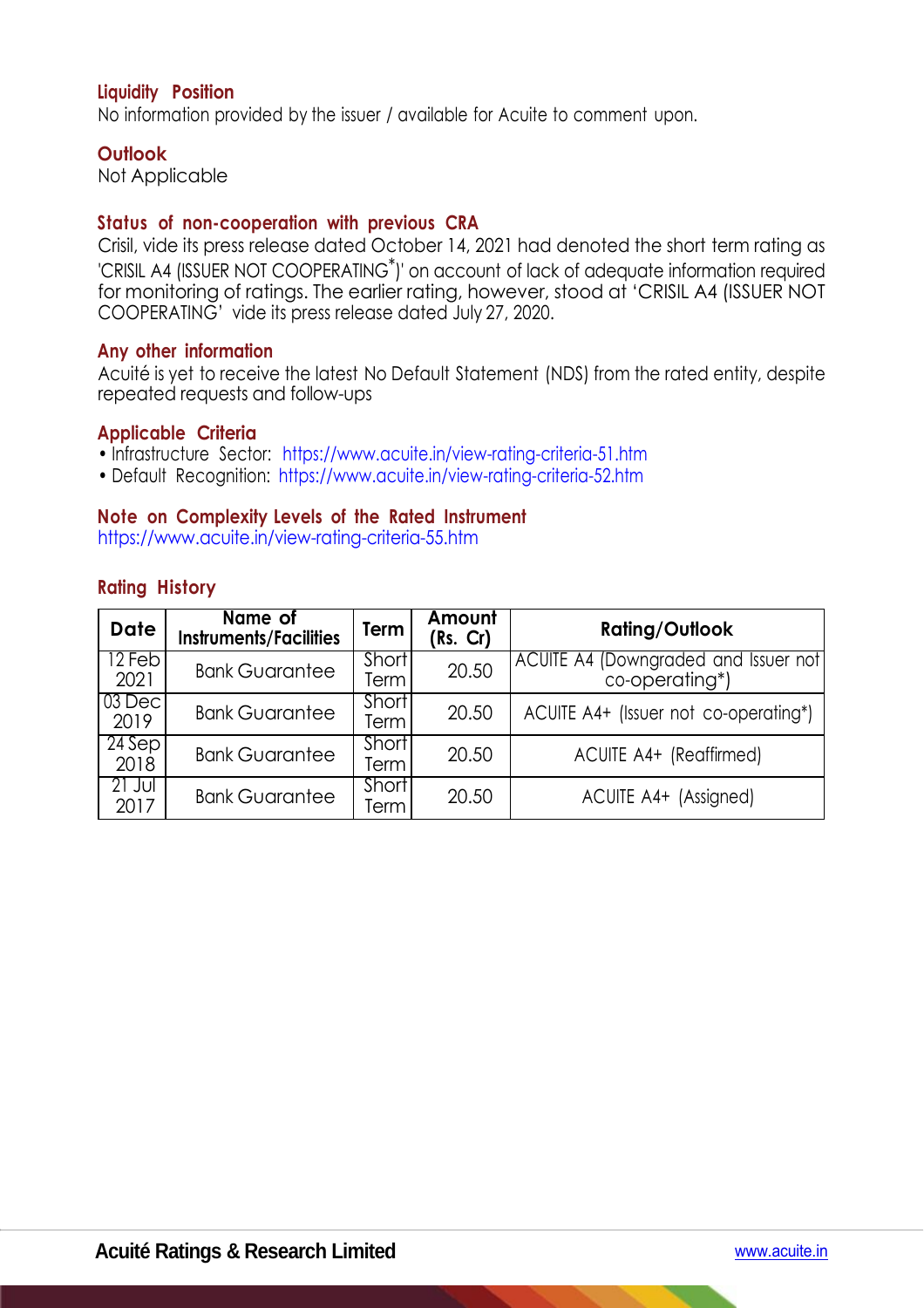# **Annexure - Details of instruments rated**

| Lender's<br><b>Name</b> | <b>ISIN</b>              | <b>Facilities</b>    | Date Of<br><b>Issuance</b>                                           | Coupon<br>Rate | Maturity<br><b>Date</b> | Quantum<br>(Rs. Cr.) | Rating                                                  |
|-------------------------|--------------------------|----------------------|----------------------------------------------------------------------|----------------|-------------------------|----------------------|---------------------------------------------------------|
| Bank of                 | Not<br>Baroda Applicable | <b>Bank</b><br>(BLR) | Not<br>rel Guaranteel<br>Applicable Applicable Applicable Applicable | Not            | Not                     | 20.50                | ACUITE A4<br>Reaffirmed<br>Issuer not co-<br>operating* |